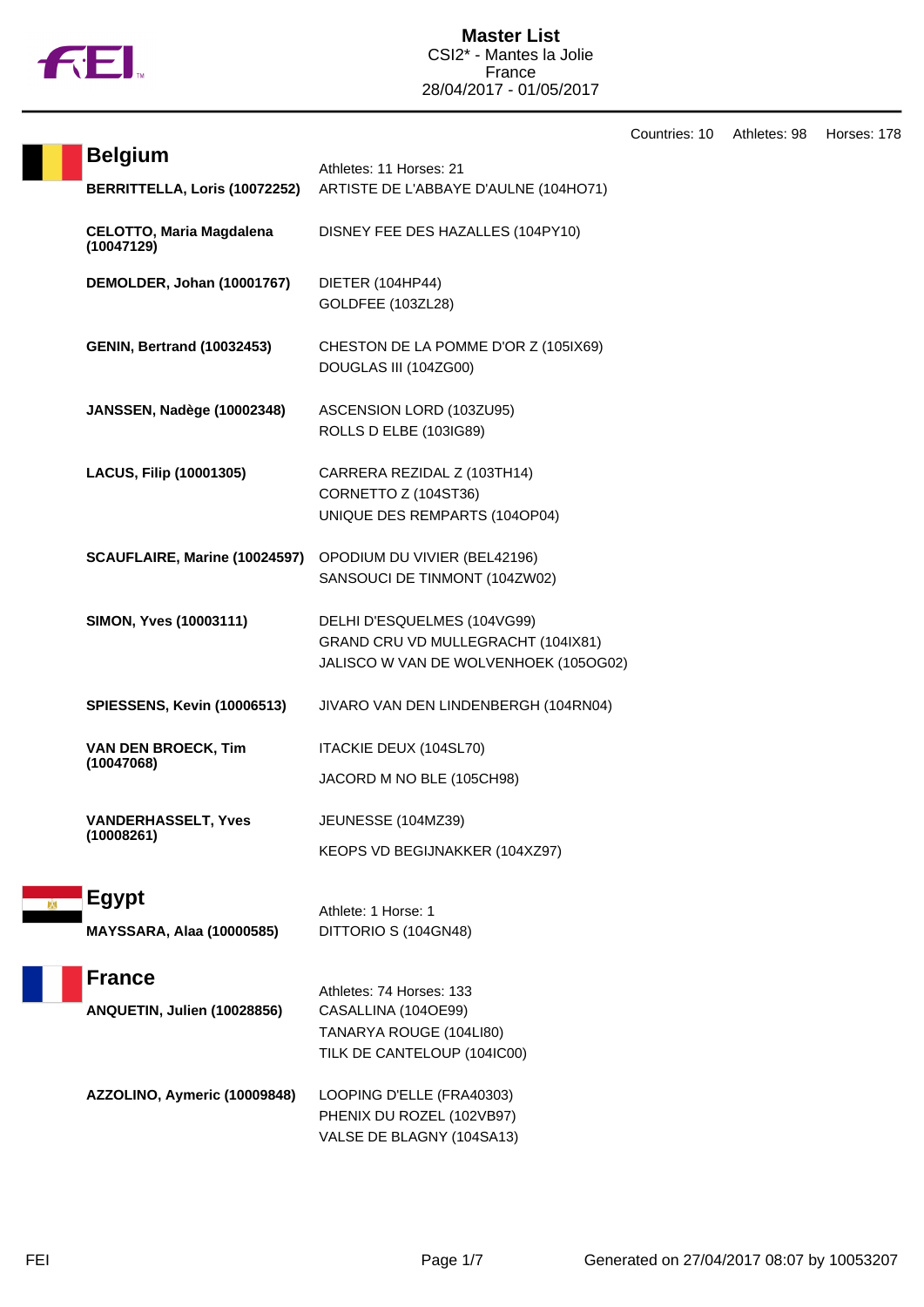

| BABU, Stéphanie (10064082)                      | <b>UNCLE (104LN33)</b>                                                                     |
|-------------------------------------------------|--------------------------------------------------------------------------------------------|
| <b>BALLEUX, Vincent (10006970)</b>              | SAPERLIPOPETTE D'ISLE (103QH17)<br>TOCCATA DE TERLONG (104RN81)<br>TSAR DE ROMAN (104GH51) |
| BARBOT, Benjamin (10008818)                     | JAMES BOND DU BEC (104SG07)                                                                |
| BARTHE, Amandine (10066382)                     | VIVALDI DES FORETS (104YK04)                                                               |
| BATAILLE, Arthur (10022423)                     | ARTHUS VAN VITSEROEL (103MS11)                                                             |
| BATILLAT, Guillaume (10008823)                  | CHEOPS D'ESQUERMES (105EJ85)<br>CONTHARIKA (105EO14)<br>VROLS ROYCE SAMSHIELD (105CY00)    |
| BENAUD, Stephane (10045512)                     | MOZART DE BENY (FRA47589)                                                                  |
| BERTRAND, Felicie (10022456)                    | ALMERIA Z (104EX23)<br>TILDA DE MARS (103ZR14)                                             |
| <b>BLANCHART, Lea (10106484)</b>                | BOREAL DU PREFEUILLET Z (105DW85)                                                          |
| <b>BONNET, Jacques (10001675)</b>               | UZI DE LA BEKA (104FP57)<br>VICK MANCIAIS (104WE20)                                        |
| <b>BOURSET MARCELLAS, Florent</b><br>(10104925) | VIVA DU GRIZZLY (105CJ07)                                                                  |
| <b>BOURVEN, Swan (10022510)</b>                 | VAKIRY DES SAULES (104MH23)                                                                |
| <b>BRAULT, Julie (10074064)</b>                 | PRADO DE GRAVELOTTE (102WU56)                                                              |
| <b>BREUL, Richard (10008353)</b>                | UTOPIE DU NINET (104ST78)<br>VIVA D'AURE (105GQ37)                                         |
| <b>BRUNET, Camille (10065301)</b>               | NIFTY DES QUARTS (102VP56)                                                                 |
| CHARREAU, Pauline (10074484)                    | HILTONA (103ZP03)<br>VALCO BOND (104SC62)                                                  |
| CHUINARD, Nicolas (10068627)                    | ROKI DU QUENAY (103JB88)                                                                   |
| COCK, Rudy (10016474)                           | HUXLY BLESSE VT ASSCHAUT (104CZ58)<br>VAUBAN DE STE HERMELLE (103EA07)                     |
| COTTARD, Gregory (10027893)                     | CASSIDEE (IRL40817)<br>TEAM DU TEMPLE (103YH47)<br>VERITE D HOUTVELD (103YU03)             |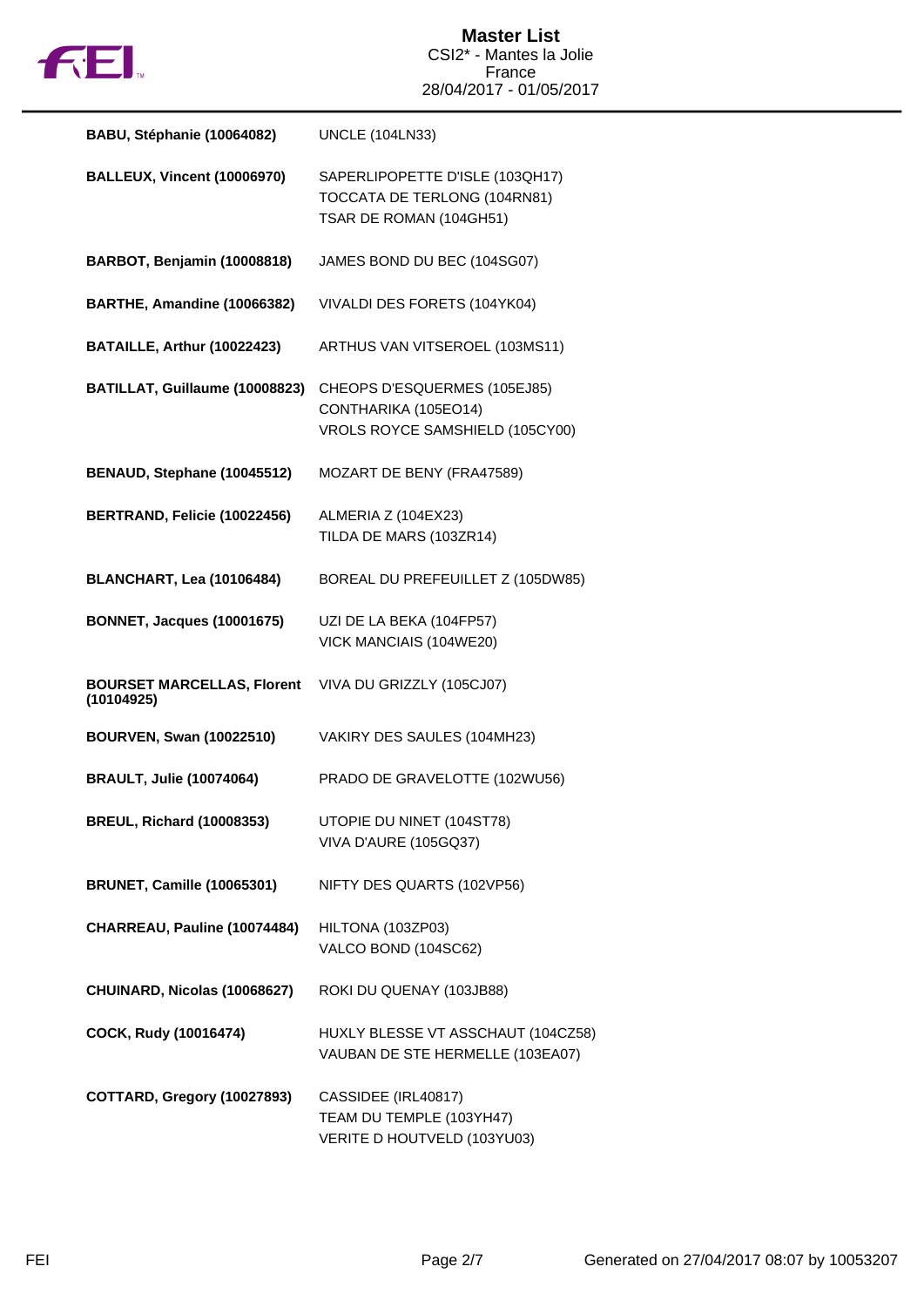

| DALLAMANO, Julia (10009597)                               | HOEPALA VH DAALHOF (104GL51)                                                       |
|-----------------------------------------------------------|------------------------------------------------------------------------------------|
| <b>DEBOST, Fabien (10008157)</b>                          | TAIGA DE CHAMPLOUE (104JW98)<br>UGO GERMINEY (104TM54)                             |
| DELAVEAU, Patrice (10002477)                              | URCOS DE KERGLENN (104KO62)<br>UTHOPE DE LA ROQUE (103UD01)                        |
| <b>DERAMBURE, Alexandra</b><br>(10070030)                 | QUAC (103JS45)                                                                     |
| DEROUBAIX, Alexis (10062733)                              | UGO DU MARQUET (104IB63)<br>UNCOMMON (104SY11)                                     |
| <b>DUBOIS, Maxence (10078805)</b>                         | SHAKIRA D'EPIC (103YV22)                                                           |
| <b>DUBRANLE, Yoann (10038076)</b>                         | SEAHORSE Z (105BB15)<br>VANINA DU LUOT (104YZ08)                                   |
| DUFOUR, Stéphane (10002857)                               | QUADRIO TAME (103CX39)<br>ULTRA STAR DE SAVIGNY (104OX41)                          |
|                                                           | ESCANDE, Christophe (10000985) VVARAMOG DE BREVE (105GX06)                         |
| FERME, Charles Henri (10013314)                           | SACRE COEUR (103FD18)<br>VOLONTE D EVE (103FF11)                                   |
| <b>GAMBIN HOURI, Charlotte</b><br>(10022817)              | VAILLANT DE GRISY (104UH78)                                                        |
| <b>GOLLIOT, Benjamin (10056336)</b>                       | FEED BACK (104IK70)                                                                |
| GUIGNERY, Pauline (10002499)                              | TURKOYSE (105DX99)<br>UNA BELLA DE LA TOUR (104IJ92)<br>VIZIR DES ORCETS (104SA25) |
| GUILLON, Olivier (10002429)                               | ULADINE DES NAUVES (104RP22)<br>VITOT DU CHATEAU (104QT36)                         |
| GUYOT, Herve (10032452)                                   | QUINTUS DE FALAISE (103GQ88)                                                       |
| HELMLINGER, Jacques (10010613) ORIGAN DE VAINS (GER46172) | TONIC DES METS (104LT59)                                                           |
| <b>HENAULT, Pierre Antoine</b><br>(10008253)              | RASPER DU GERY (103IA05)                                                           |
| <b>HENNEQUIN, Stephanie</b><br>(10002860)                 | CHIPPIE DE MONTSEC (104CN26)                                                       |
|                                                           | QUIZZ DU RIVAGE (103AK73)<br>SALOMON DE LUSSE (103MY61)                            |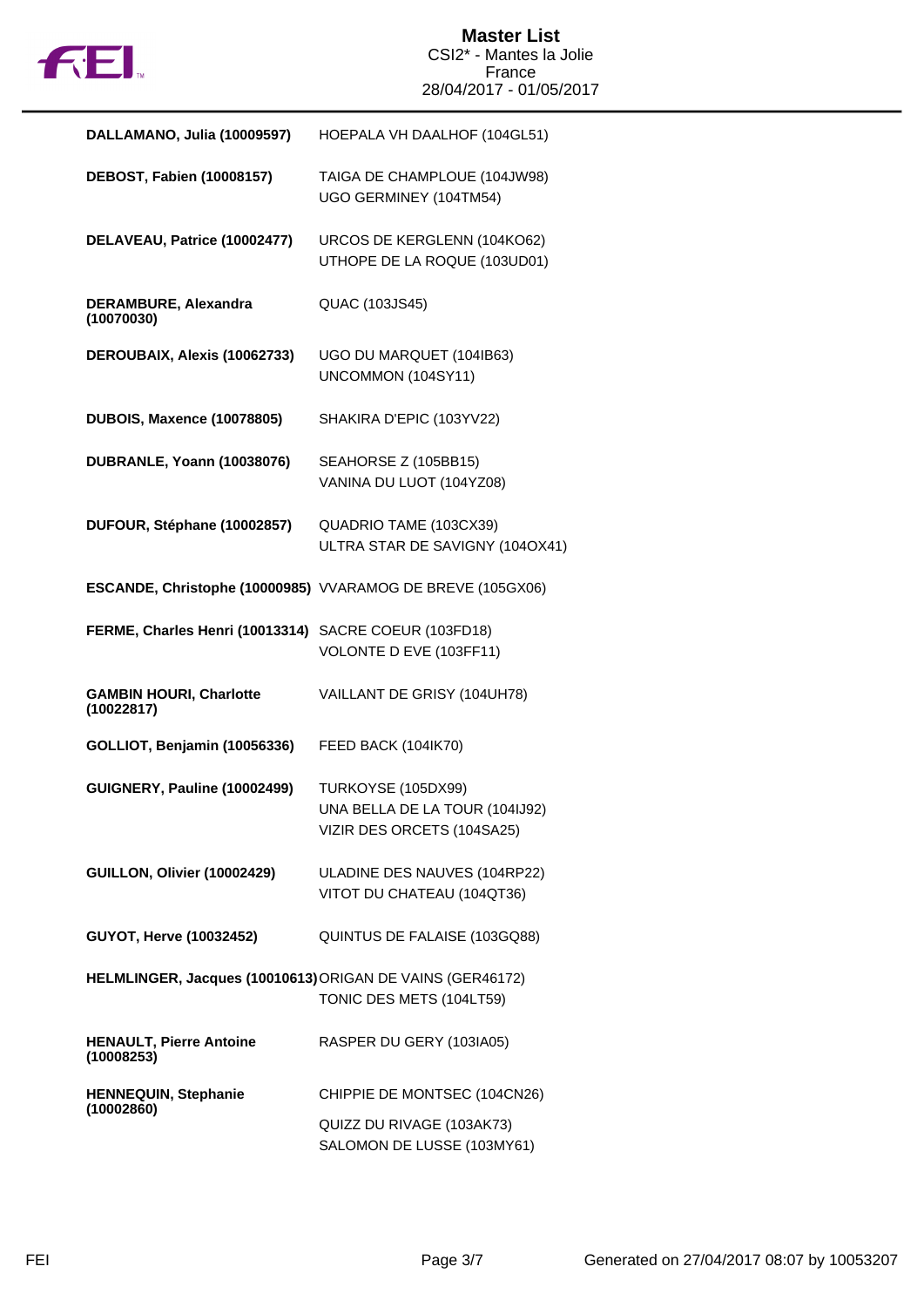

| <b>HUREL, Cedric (10022937)</b>                          | ROYAL DESTINEE (103IF68)<br><b>TARQUIN (104UF41)</b><br>VERTIGO D'ORS (105ID72)               |
|----------------------------------------------------------|-----------------------------------------------------------------------------------------------|
| JEANNIN, Florent (10020594)                              | CHAMPAGNE DE LA ROQUE (104AZ30)<br>VALENTINE DE CHALUSSE (104XH84)<br>VALOU DU LYS (104NM73)  |
| JOUANNETEAU, Pauline                                     | PARLAMEME (FRA47254)                                                                          |
| (10006947)                                               | TAIWAN DU LANDEY (105KZ17)<br>VERY LIGHT VILLERS (104VD84)                                    |
| LARRIVE PETIT, Sacha (10091814) ULTANE D'AVRIL (105HZ77) |                                                                                               |
| LAZARE, Philippe (10002542)                              | SALTO DE SAM (104DC68)                                                                        |
| LE CRAVER, Yannick (10061060)                            | TROMPETTE DE NUIT (104DU28)                                                                   |
| LE ROY, Jeremy (10008240)                                | ULIGA MAIL (104FX03)<br>VERY SPECIAL FARMER (105BF88)                                         |
| LEDERMANN, Alexandra<br>(10000637)                       | QUIET LOVE (103AO61)                                                                          |
|                                                          | REQUIEM DE TALMA (103IK24)                                                                    |
| <b>LEMERCIER, Maximilien</b><br>(10017153)               | CHARMING MOOD DU CHARMOIE (104FJ50)                                                           |
|                                                          | DANDY DU CALVAIRE (104UN53)<br>HANTURO VD BROEKKANT (103YJ66)                                 |
| LERICHE, Alexandre (10009943)                            | TEL ELU DE ST SIMEON (103YV51)                                                                |
|                                                          | LOCKWOOD, Mathilde (10071342) STUBBENHOF'S CAN BE GOOD (1030065)<br>VINCE LESVANIEL (104TY93) |
| <b>MARTIN, Jacques (10078856)</b>                        | PAOWNY JYCA (103HF76)                                                                         |
| MISRAOUI, Sofian (10023144)                              | GERVOUS (104IQ61)<br>SCARLET D'ENFER (103ON02)<br><b>UNE D'OR (104VK47)</b>                   |
| MISRAOUI, Sylvain (10002888)                             | UZELIEN (104LR36)                                                                             |
| MORTIER, Pierre Alain (10002565) ABERDEEN 34 (104CC72)   | URUGUAY COURCELLE (104KM66)                                                                   |
| <b>NAVET, Jerome (10008377)</b>                          | TAGANIKA DE BAUSSY (104BZ45)                                                                  |
| NICOLAS, Caroline (10000922)                             | INOUI VAN HEISTE (105DF33)<br>UMENKO M'AUREA (105OK67)                                        |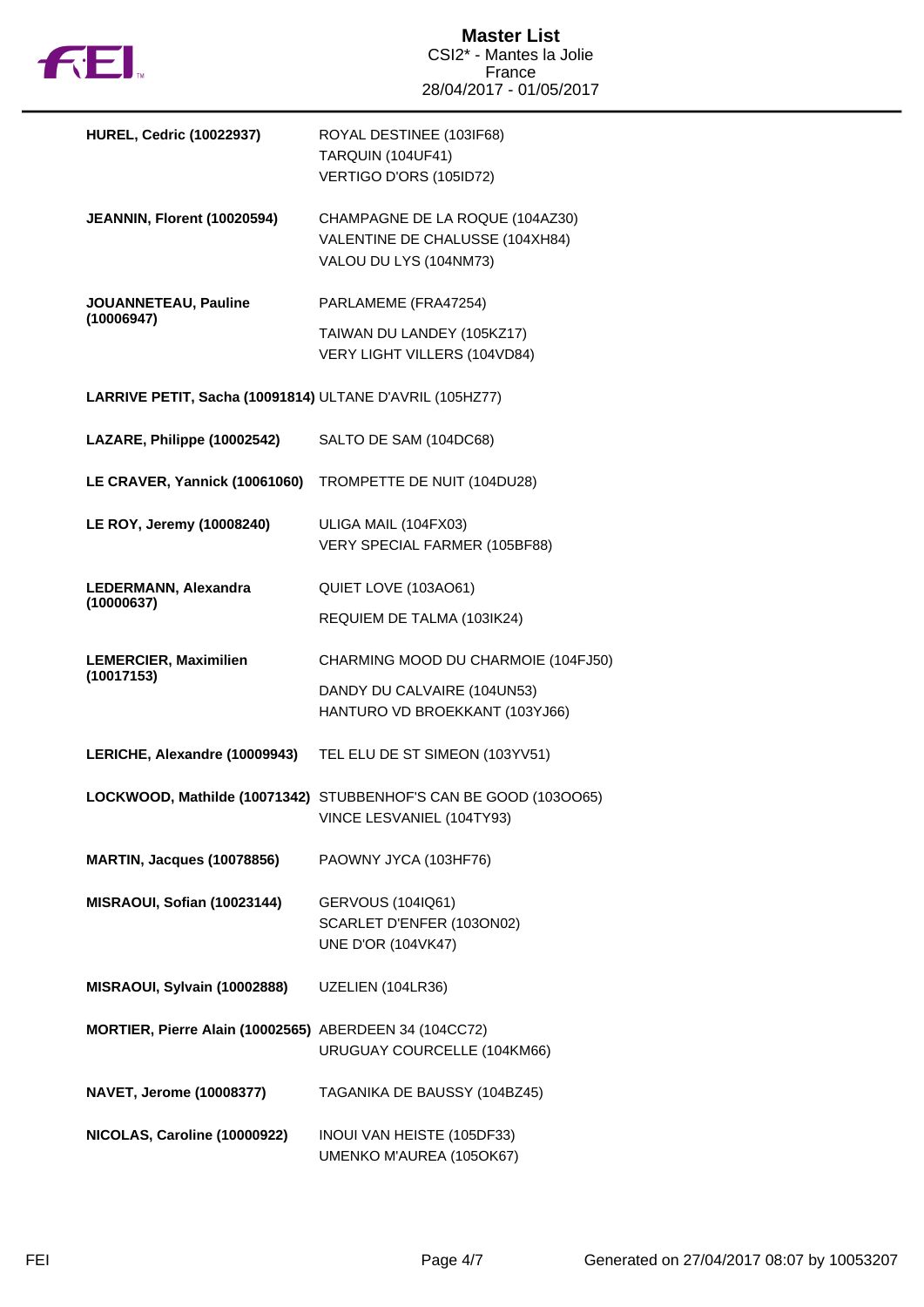

| NICOLAS, Jean Marc (10001723)        | CARTHAGI Z (103UU94)                                                                    |
|--------------------------------------|-----------------------------------------------------------------------------------------|
| PACHA, Allan (10006361)              | SIRENE DES CRESLES (104FW96)<br>VICKIE D'ANJOU (105HZ43)                                |
| PAILLOT, Alexandra (10006910)        | JALANTA P (104WA35)<br><b>LUMINA (105FZ11)</b><br>TONIO LA GOUTELLE (104DS45)           |
| PERREAU, Olivier (10006570)          | IMKE P DE FELINES (104KF19)<br>JESSI D'HAVERLANDE (104RS04)<br>VENUS DU MIRAL (105BM63) |
| PETITJEAN, Benoit (10077453)         | HARRIE'S HORSE 111 (103ZD82)<br>TIPTOP DE LA BYCHE (104JP63)                            |
| POPOVICI, Anastasia (10062371)       | <b>BIJOUX (103SI62)</b><br>START BEARN (103XF29)                                        |
| <b>RENAULT, Julien (10058815)</b>    | CHILHAC DE MACHECO (104JN16)<br>CORNADO JNR (105BA30)                                   |
| RICHER, Anny (10023277)              | UPERCUT DU TERTRE (104ES98)                                                             |
| RIUS, Pierre (10002564)              | TENOR DE KERGANE (104LH02)<br>VERONESE MASSUERE (104UE08)                               |
| ROBERT, Diane (10063242)             | SPARKEL OF JOY (103XF79)                                                                |
| RONDOUX, Jean Francois<br>(10009677) | AMSTERDAM (103FL51)<br><b>OBIYAN (103VY64)</b>                                          |
| <b>SCHUMACHER, Titouan</b>           | <b>JAQUI (104QP18)</b>                                                                  |
| (10055979)                           | OCEANE DE NANTUEL (FRA45676)<br>VINCI DE ST SIMEON (104QP19)                            |
| <b>TISON, Nicolas (10002382)</b>     | UZELLE D'ARTHENAY (104OS04)                                                             |
| TRYBA, Lara (10066512)               | ROSA DU COISEL (103LU07)<br>ZANDO (102UF26)                                             |
| <b>VAAST, Eric (10023403)</b>        | IANA D'O (105DG09)<br><b>UPSTART (104GO04)</b>                                          |
| <b>VACHER, Xavier (10018969)</b>     | CHAPTER ONE (103JL02)<br>GILBERT 82 (103LC48)                                           |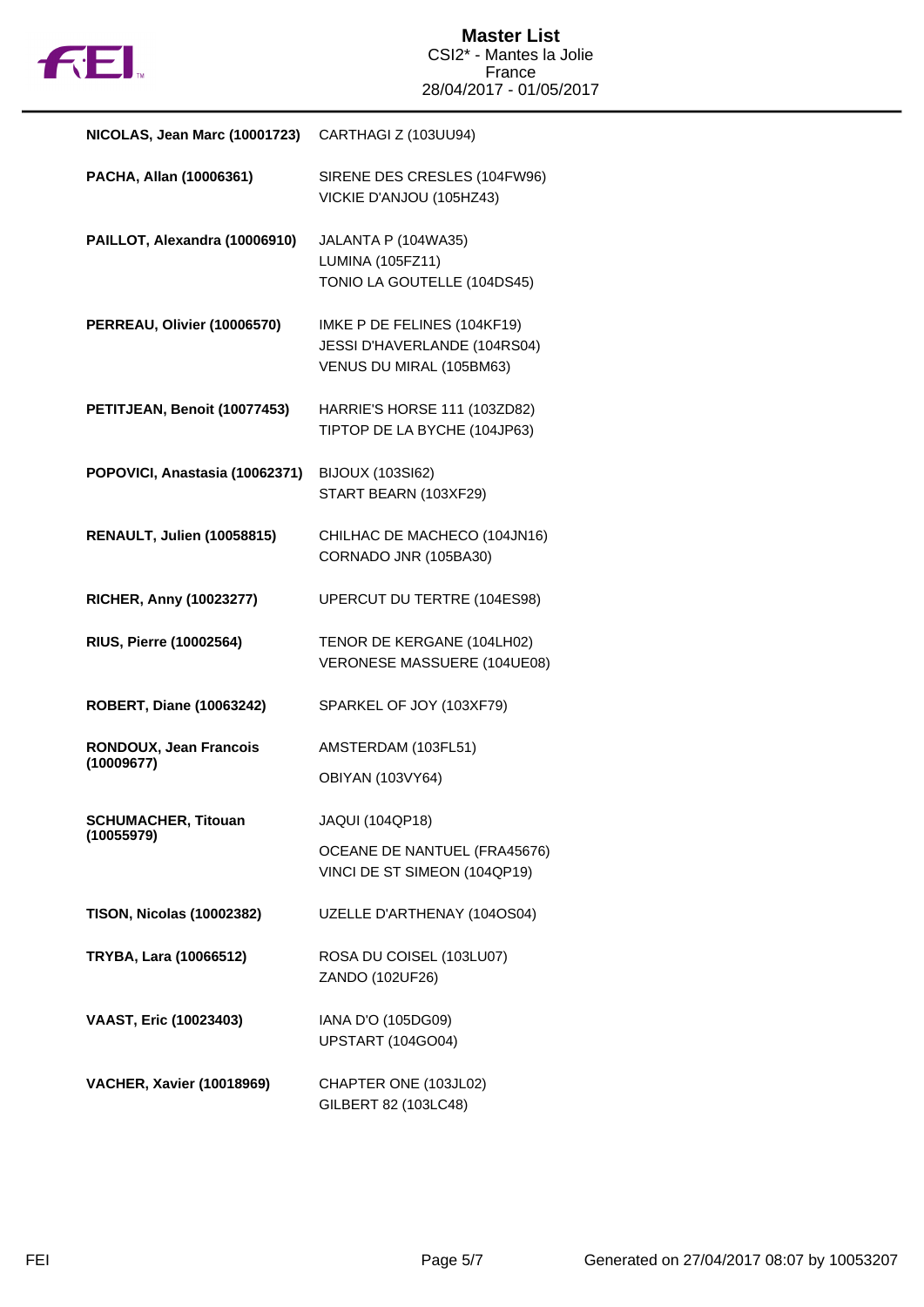|  | <b>TOL</b>                                                     | <b>Master List</b><br>CSI2* - Mantes la Jolie<br>France<br>28/04/2017 - 01/05/2017       |
|--|----------------------------------------------------------------|------------------------------------------------------------------------------------------|
|  | <b>VAN COLEN, Axel (10061246)</b>                              | CHERISMA Z (104FP68)<br>TINKAGIRL DE LA POMME (105NF34)<br>VESTALE DE MAZURE (104SH39)   |
|  | <b>VON MEISTER, Charlotte</b><br>(10118925)                    | ANNABELL I (104UD13)                                                                     |
|  | Great Britain                                                  |                                                                                          |
|  | <b>ANNETT, Jane (10001699)</b>                                 | Athletes: 3 Horses: 6<br>CHACCO GOLD (104VE74)<br>PALLAS MASTERCLASS (104IZ64)           |
|  | <b>MOSELEY, Daniel (10036669)</b>                              | ARGENEEKA (105MP88)<br>ESCAPADO S (104VN47)                                              |
|  | <b>WHITAKER, Ellen (10006757)</b>                              | EVITA W (104FQ47)<br>HERMES VAN DE VROMBAUTSHOEVE (105JI47)                              |
|  | <b>Ireland</b>                                                 | Athlete: 1 Horse: 1                                                                      |
|  | <b>SLATTERY, Sofie (10085583)</b>                              | VALENTINE DU BOIS PINCHET (103EP79)                                                      |
|  | Luxembourg                                                     | Athlete: 1 Horses: 2                                                                     |
|  | <b>HUBERT CHICHE, Charles</b>                                  | BOUDIKA IDEAL HOME (104UO75)                                                             |
|  | (10045805)                                                     | USHUAIA D'AUREL (104VF65)                                                                |
|  | Portugal                                                       |                                                                                          |
|  | <b>FERNANDES, Mario Wilson</b><br>(10011635)                   | Athlete: 1 Horses: 3                                                                     |
|  |                                                                | JE T ADORE VAN T RUYTERSHOF (104FN64)<br>JOLY COEUR VAN HET KRIEKENHOF (104FP09)         |
|  |                                                                | SALTHO DE LA ROQUE (103VO22)                                                             |
|  | <b>Spain</b><br>BLANCO, Eduardo (10040589)                     | Athletes: 4 Horses: 7<br>CINCINNATI SCHUTTERSHOF (104CD03)<br>SPARTE PEGUIGNON (104CV92) |
|  |                                                                | DUBOIS LEVY, Blanche (10023716) IMPERIO VD CONINCKSHOEVE (104IJ29)                       |
|  | <b>LEVY, Pascal (10002468)</b>                                 | BALOU (103VR36)                                                                          |
|  | <b>MARIÑAS SOTO, Antonio</b>                                   | CASH AND GO (102YX38)                                                                    |
|  | (10018739)                                                     | DIAMONDLOMA (105HL67)<br><b>FLEUR (104RA31)</b>                                          |
|  | <b>Syrian Arab Republic</b><br><b>JNAIDY, Firas (10030514)</b> | Athlete: 1 Horse: 1<br>UKRAINE DU MAUPRIX (104LV00)                                      |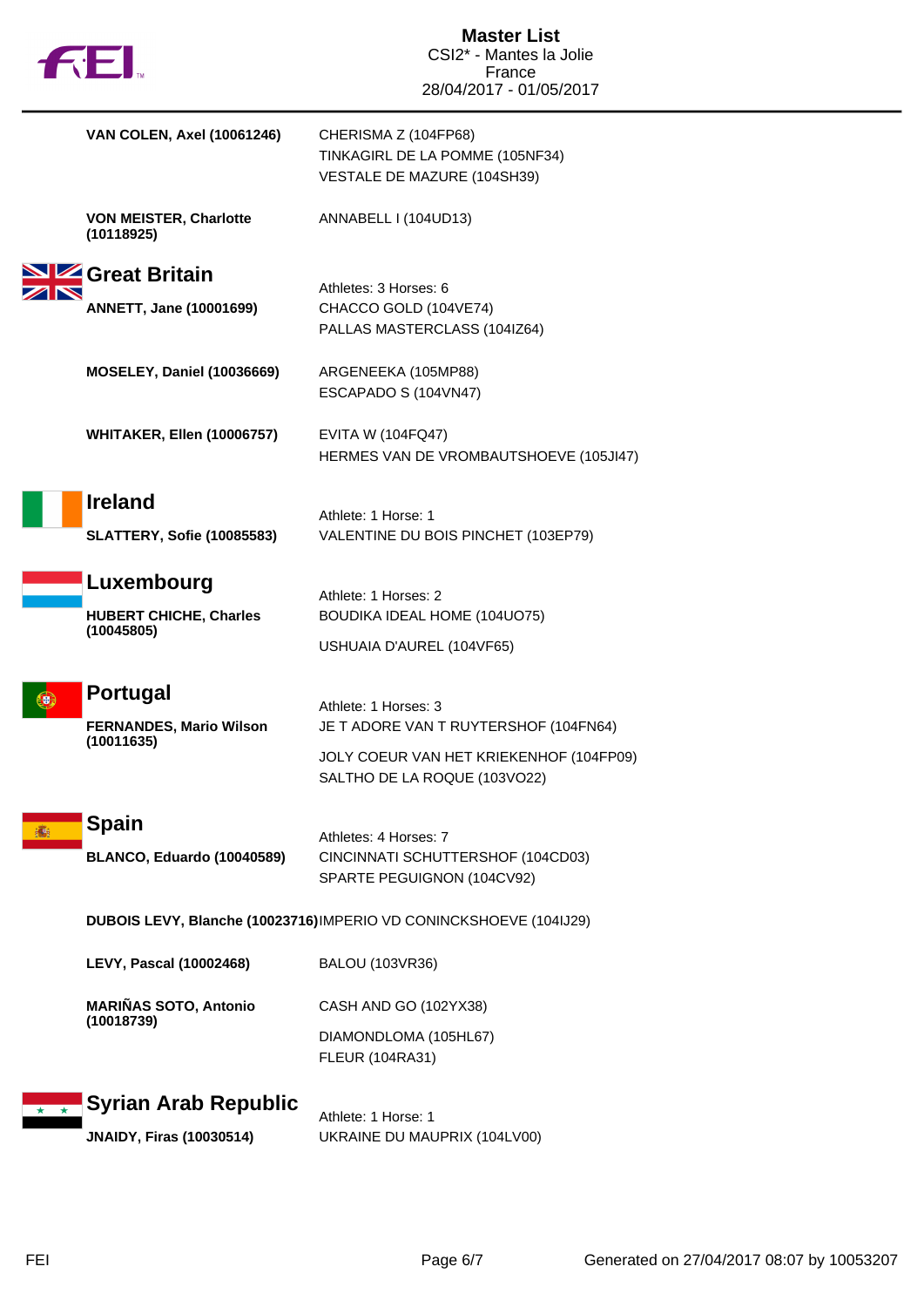

**United States of**

Athlete: 1 Horses: 3

**America DEBANY CLERO, Alice (10000660)** AMAREUSA S (102WU87) AMS CATCH ME (104EV11)

SAMA DUBAI FBH (103MS82)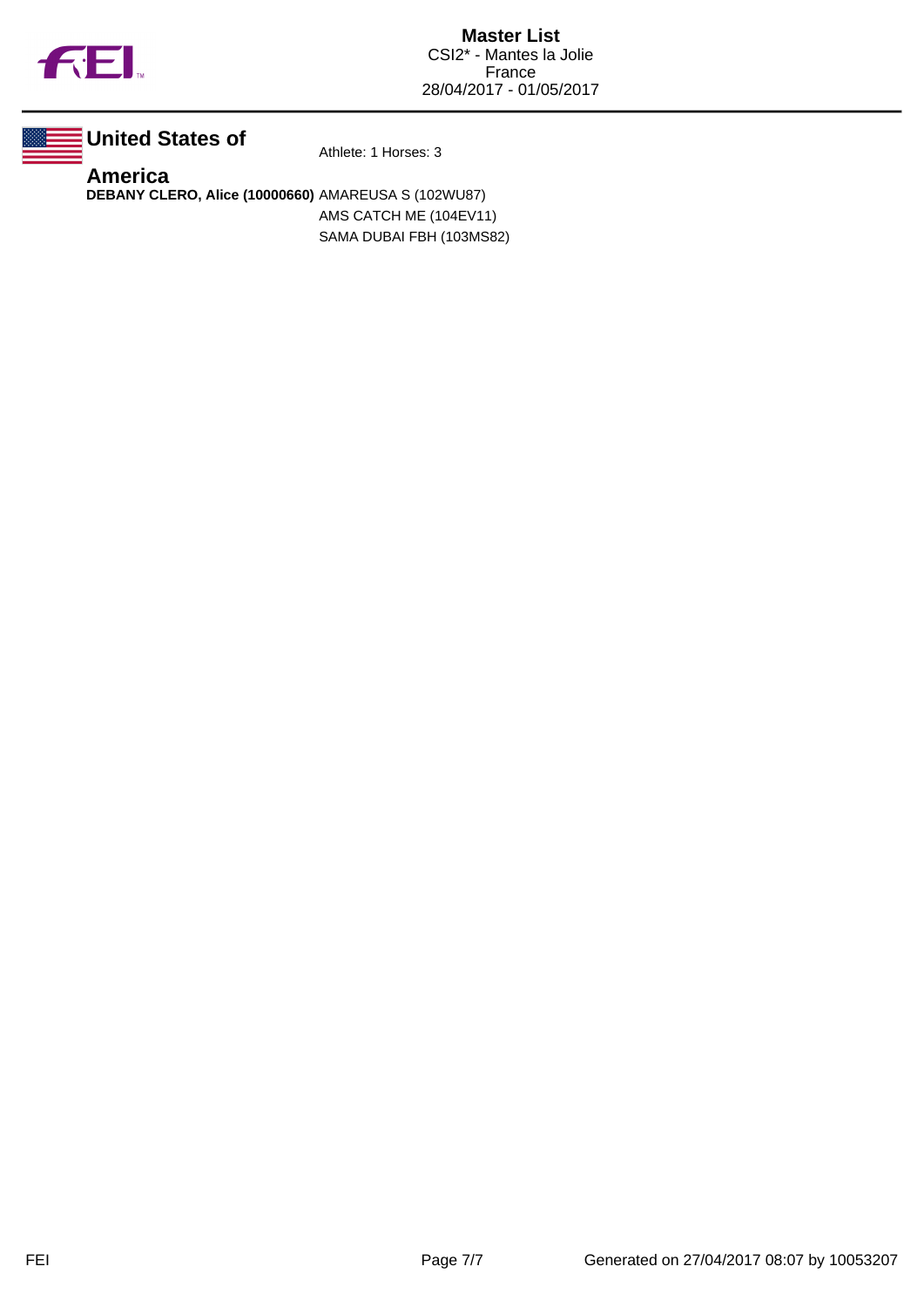

| <b>Belgium</b>                                | Athletes: 10 Horses: 14                                     |
|-----------------------------------------------|-------------------------------------------------------------|
| BERRITTELLA, Loris (10072252)                 | ENALYS BY WISBECQ (104QD71)<br>GEMA START (105MQ49)         |
| BOLS, Eddy (10001150)                         | KADEE VAN HET HEIKANTHOF (105PH83)                          |
| <b>CELOTTO, Maria Magdalena</b><br>(10047129) | CLEARBLUE Z (104PY09)<br>VANGELIS DE CHALANNE (104PY15)     |
| <b>GENIN, Bertrand (10032453)</b>             | AMBRE PLATIERE (105JO63)<br>ESPOIR DES MERISIERS (104SL54)  |
| <b>JANSSEN, Nadège (10002348)</b>             | <b>FLORIS (104UX19)</b>                                     |
| <b>LACUS, Filip (10001305)</b>                | CHAYAN Z (105HJ82)<br>KINGSTON VAN PAEMEL (105HJ81)         |
| <b>MARIEN, Vanessa (10086340)</b>             | KECHO DU SUD (105HM35)                                      |
| <b>SPIESSENS, Kevin (10006513)</b>            | KADANS VAN DE MISPELAERE (105DV05)                          |
| <b>VAN DEN BROECK, Tim</b><br>(10047068)      | KING KONG D'AVIFAUNA (105EF13)                              |
| <b>VANDERHASSELT, Yves</b><br>(10008261)      | KIKI VITSEROEL (105FV60)                                    |
| <b>France</b>                                 | Athletes: 52 Horses: 73                                     |
| <b>AMAR, Dorothee (10006431)</b>              | AMIKACINE DE ROXA (105MB39)<br>ANGELA D'ORCHIS (105JW53)    |
| ANQUETIN, Julien (10028856)                   | AUSTRALIA DU REEL (105FM67)<br>FUTURO CERTO CSG (105MU40)   |
| AZZOLINO, Aymeric (10009848)                  | ALMENARA (105DS78)<br>BLOOD DIAMANT (105MP45)               |
| <b>BALLEUX, Vincent (10006970)</b>            | PRICE DE HUS Z (105EW67)                                    |
| BATILLAT, Guillaume (10008823)                | ASMARA DE KERGANE (105NE37)<br>ASPROMACHOS DELSOL (105MJ98) |
| BENAUD, Stephane (10045512)                   | AU'MALLEY (105ET73)                                         |
| BERTRAND, Felicie (10022456)                  | ARTOIS DES FORETS (105HI62)<br>ASET D'OUILLY (105KV46)      |
| <b>BONNET, Jacques (10001675)</b>             | AMONA DU TEMPLE (105CA83)                                   |

Countries: 8 Athletes: 71 Horses: 101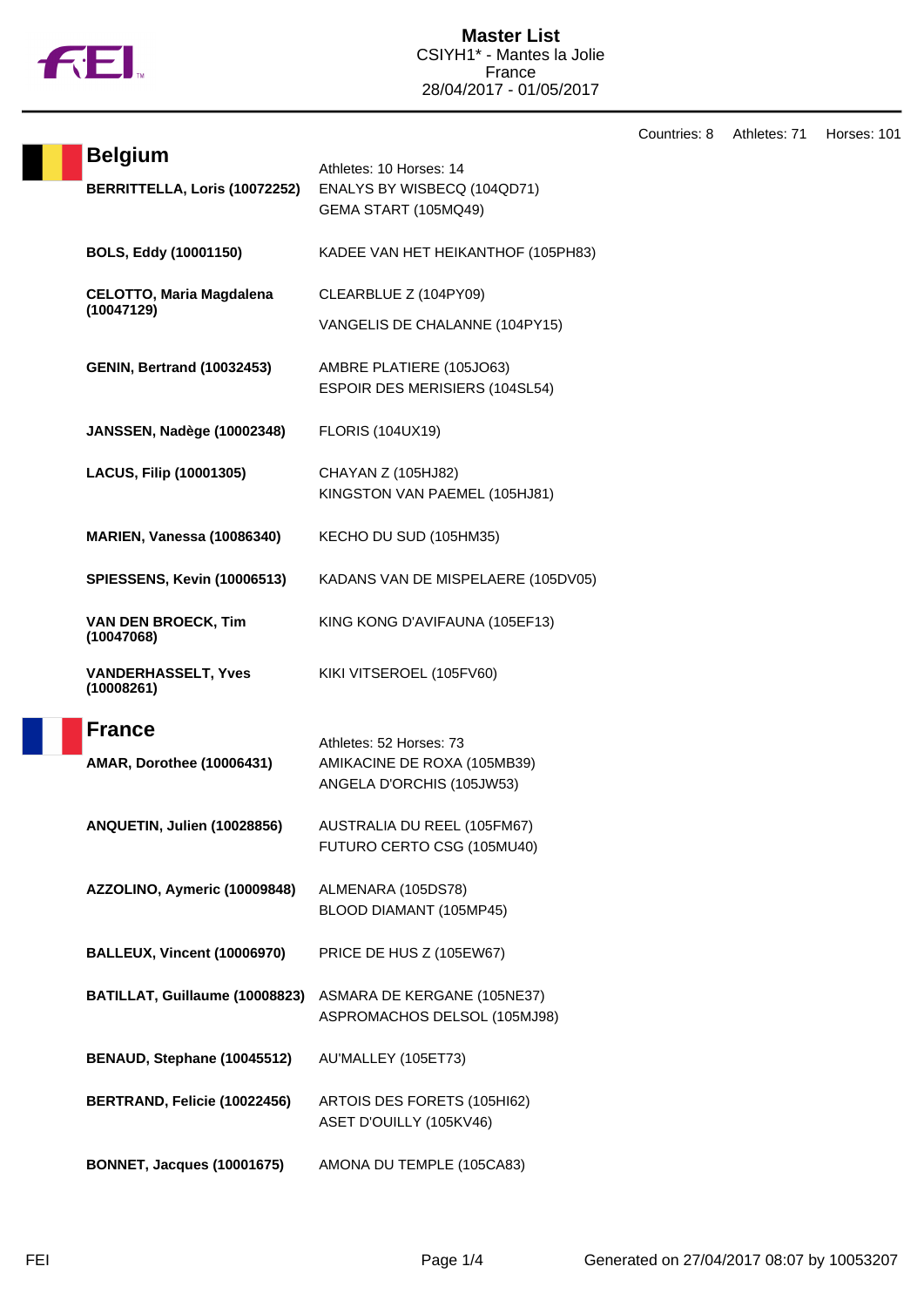

| CHARREAU, Pauline (10074484)                               | ACALIX HERO Z (105MH27)                                                                        |
|------------------------------------------------------------|------------------------------------------------------------------------------------------------|
| <b>CURTI, Franck (10029352)</b>                            | ARIBO D'AVEL (105CC21)                                                                         |
| DALLAMANO, Julia (10009597)                                | ASTRO DE PLEVILLE (105CJ01)<br>TARADINA DELLA CACCIA (105LN81)                                 |
| DEBOST, Fabien (10008157)                                  | BADULA DE L'AUTROT (105PO04)                                                                   |
| <b>DERAMBURE, Alexandra</b><br>(10070030)                  | ATENA DE L'ERMITAGE (105NU26)                                                                  |
| DEROUBAIX, Alexis (10062733)                               | BORNTHIS WAY CHAPELLE (105IB40)<br>ESTRELLA DE LA POMME (105CV72)                              |
|                                                            | DIOUF, Paco Manadou (10059922) LEONARDO VAN DE NEERHEIDE (105PJ02)<br>ZIRDOCTRO SL Z (105PI62) |
| DUFOUR, Stéphane (10002857)                                | ASTARTE D'ARIEL (105KV40)                                                                      |
|                                                            | ESCANDE, Christophe (10000985) BEAUTY DE L'EPINETTE (105PC00)<br>TASMANIA CHAMPBLANC (105MH38) |
|                                                            | FERME, Charles Henri (10013314) BABILONIA DE LA BRIDE (105MJ80)                                |
| <b>FREMIOT, Marion (10069759)</b>                          | AMOUR D'ETREZ (105HU21)                                                                        |
| <b>GOLLIOT, Benjamin (10056336)</b>                        | CHARMUSE VT LIEF KOZEN Z (105OR17)                                                             |
| GUIGNERY, Pauline (10002499)                               | <b>BONNIE (105MP44)</b>                                                                        |
| GUILLON, Olivier (10002429)                                | <b>BOTICELLI MASSUERE (105PI43)</b><br>FLORENDENCE WV (105FZ87)                                |
| HARLE, Benjamin (10065072)                                 | BILLIE HOLIDAY LEVONE (105PI41)<br>CASTAFIORE (105PI42)                                        |
| HELMLINGER, Jacques (10010613) AMIRAL BAERENRAIN (105GL07) | ATLANTIC DE LA ROQUE (105FZ70)                                                                 |
| <b>HENAULT, Pierre Antoine</b>                             | ADONIS ST LOIS (105NN90)                                                                       |
| (10008253)                                                 | KADELFOS DE LAUME (105EU21)                                                                    |
| <b>HENNEQUIN, Stephanie</b><br>(10002860)                  | AMSTRONG DE MOYON (105PG68)                                                                    |
| JEANNIN, Florent (10020594)                                | ANOUCHKA DU LYS (104PL56)                                                                      |
| JOUANNETEAU, Olivier<br>(10002430)                         | AGAMEMNON (105MU33)                                                                            |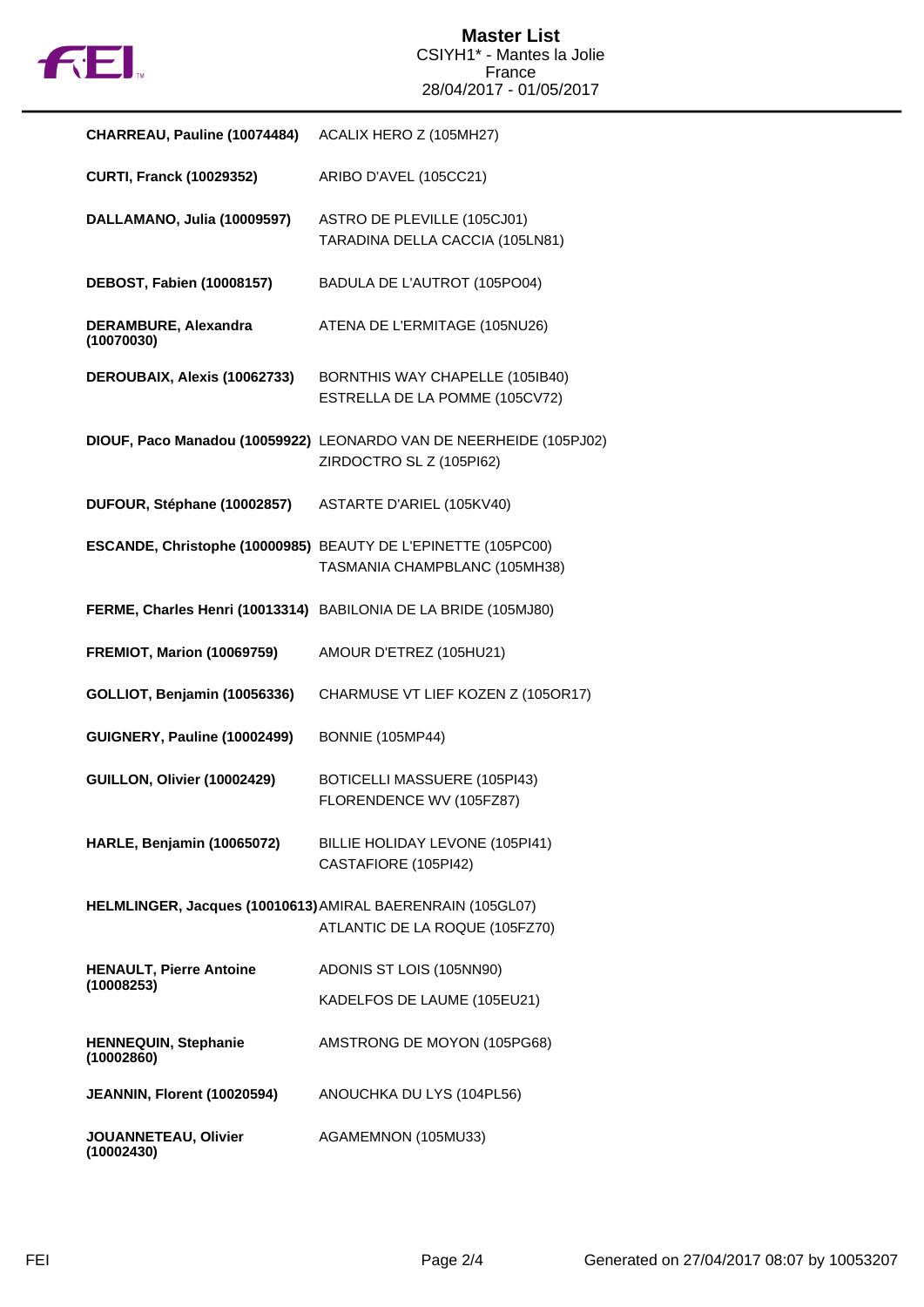

| JOUANNETEAU, Pauline<br>(10006947)                          | ALAMEME (105MU00)                                                                            |
|-------------------------------------------------------------|----------------------------------------------------------------------------------------------|
|                                                             | LAFERRERIE, Faustine (10092051) BACKSTAGE DU LANDEL (105MR31)<br>BE MINE D'AUTHUIT (105LY42) |
| LAZARE, Philippe (10002542)                                 | ARRY SPEED DU COUDRAY (105EF27)                                                              |
| LE ROY, Jeremy (10008240)                                   | ALDO DU FIGUIER (105KL04)                                                                    |
| LEDERMANN, Alexandra<br>(10000637)                          | BUZZ PHOLE (105PI64)                                                                         |
|                                                             | GABRIEL B (105MD28)                                                                          |
| <b>LEMERCIER, Maximilien</b><br>(10017153)                  | AUTHENTIC LA MEIJE (105JC49)                                                                 |
|                                                             | AZARD DES SOURCES (105PH06)                                                                  |
| LERICHE, Alexandre (10009943)                               | ABSOLUTELY RAVEL (104ZE99)                                                                   |
| MESSINA, Marilyn (10106352)                                 | BERLIN DU LOC'H (105LZ58)                                                                    |
| MISRAOUI, Sofian (10023144)                                 | ARLEM ANDALOU (105NA97)<br>AVISEE DU MOULINET (105IN34)                                      |
| MISRAOUI, Sylvain (10002888)                                | ATHINA MAIL (105IT59)<br>GOLDRUSH DLN (105PO64)                                              |
| <b>MOREAU, Jeremy (10106881)</b>                            | BIRMINGHAM (105PB14)                                                                         |
| MORTIER, Pierre Alain (10002565) ANTILOPE DE LARA (105AS41) |                                                                                              |
| <b>NAVET, Jerome (10008377)</b>                             | ALL RIGHT DU GENET (105IW64)                                                                 |
| <b>NERSESSIAN, Raymond</b><br>(10009850)                    | BALLERINE DE SASSOUN (105PQ21)                                                               |
| NICOLAS, Caroline (10000922)                                | ALIAS WATCH (105PG65)                                                                        |
| PAILLOT, Alexandra (10006910)                               | <b>BIBICI (105HE48)</b>                                                                      |
| PERREAU, Olivier (10006570)                                 | AVENIR D'AIGUILLY (105FE08)<br>EH BIEN VAN T & L (105IJ32)                                   |
| POIDVIN, Gaetan (10068197)                                  | BLEUE DELOIN (105PL75)                                                                       |
| <b>PROUVOST, Marc (10058336)</b>                            | AMOURETTE DE LA DIME (105ES03)                                                               |
| RENAULT, Julien (10058815)                                  | ADAGIO DU PLIX (105JQ40)                                                                     |
| TAUGOURDEAU, Ludovic<br>(10043944)                          | CAPRICE DE JENNIKA Z (105FF00)                                                               |